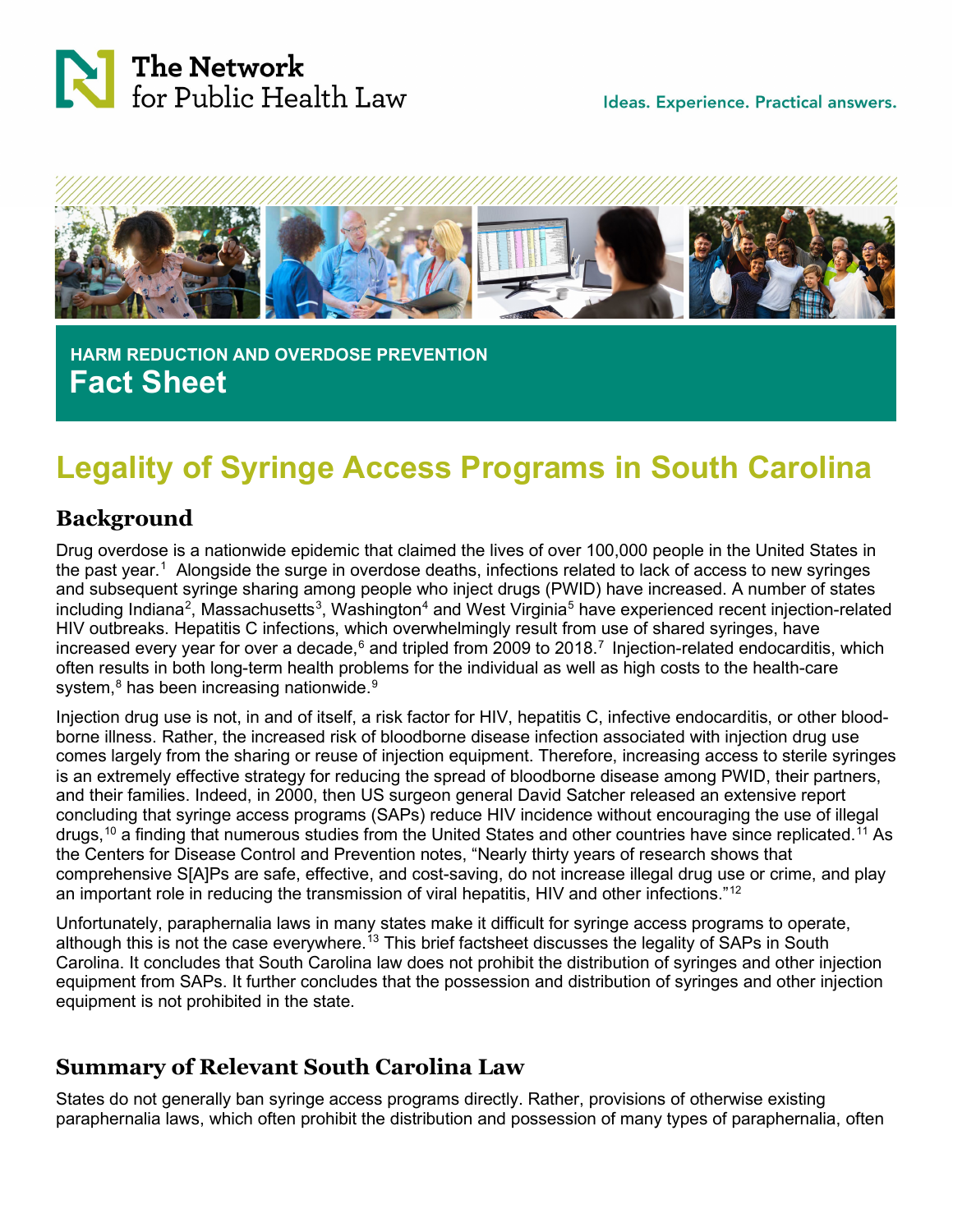render them illegal unless the state has acted to permit their operation. Therefore, determining the legality of syringe access programs requires an examination of the specific contours of state law.

Like many states, South Carolina prohibits the sale, manufacture, delivery, possession, and possession with intent to deliver paraphernalia.<sup>[14](#page-2-13)</sup> Unlike many states, however, violation of this statute is not a crime but rather is punishable by the imposition of a civil fine.<sup>[15](#page-2-14)</sup> Further, the definition of "paraphernalia" in South Carolina does not include syringes or other objects used for injecting drugs.

Paraphernalia is defined in the South Carolina code as "any instrument, device, article, or contrivance used, designed for use, or intended for use in ingesting, smoking, administering, manufacturing, or preparing a controlled substance."<sup>[16](#page-2-15)</sup> The statute lists numerous examples of paraphernalia, the vast majority of which are related to smoking or inhaling cannabis, including water pipes, roach clips, chamber pipes, bongs, and ice pipes.<sup>[17](#page-2-16)</sup> Indeed, the only instruments that do not relate to cannabis are "cocaine spoons and vials."<sup>[18](#page-2-17)</sup> The definition of "paraphernalia," as well as the examples listed in the statute, make it clear that neither injection equipment generally nor syringes specifically are "paraphernalia" under the law.

Further, syringes distributed from SAPs are not used in "ingesting, smoking, administering, manufacturing, or preparing" drugs. While they might be thought to be used in "administering" drugs as that term is commonly used, "administering" is defined in the Code as "the direct application of a controlled substance, whether by injection, inhalation, ingestion, or any other means, to the body of a patient or research subject by: (a) a practitioner (or, in his presence, by his authorized agent); or (b) the patient or research subject at the direction and in the presence of the practitioner."[19](#page-2-18)

"Practitioner" is defined in the Code as "a physician, dentist, veterinarian, podiatrist, scientific investigator, or other person licensed, registered, or otherwise permitted to distribute, dispense, conduct research with respect to, or to administer a controlled substance in the course of professional practice or research in this State."<sup>[20](#page-2-19)</sup> It is unlikely that any employees or volunteers of an SAP would be "practitioners" under South Carolina law. Indeed, the work of SAPs is vital because they reach individuals who do not have access to syringes from a practitioner.

### **Conclusion**

While the possession and distribution of paraphernalia is punishable by a civil fine in South Carolina, syringes and other injection equipment do not appear to fall under the definition of "paraphernalia" under the law. We therefore conclude that their possession and distribution, as well as the operation of SAPs, is likely not prohibited in the state.[21](#page-2-20)

#### **SUPPORTERS**

**Support for the Network provided by the Robert Wood Johnson Foundation. The views expressed in this document do not necessarily reflect the views of the Foundation.**

**This document was developed by Corey Davis, JD, MSPH at the Network for Public Health Law's Harm Reduction Legal Project [\(harmreduction@networkforphl.org\)](mailto:harmreduction@networkforphl.org) in February 2022. The legal information provided in this document does not constitute legal advice or legal representation. For legal advice, please consult specific legal counsel.**